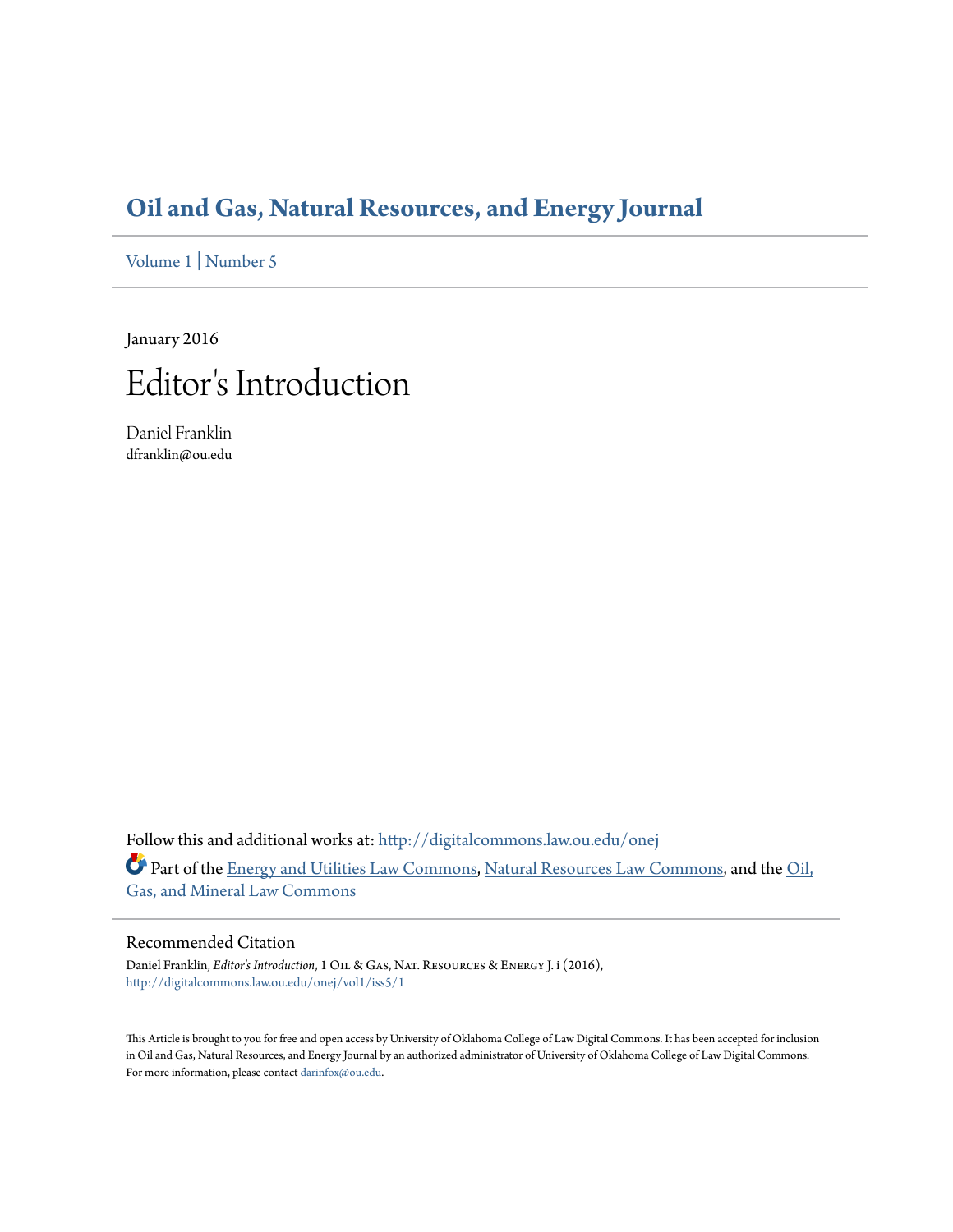# ONE J

## *Oil and Gas, Natural Resources, and Energy Journal*

Volume 1, Number 5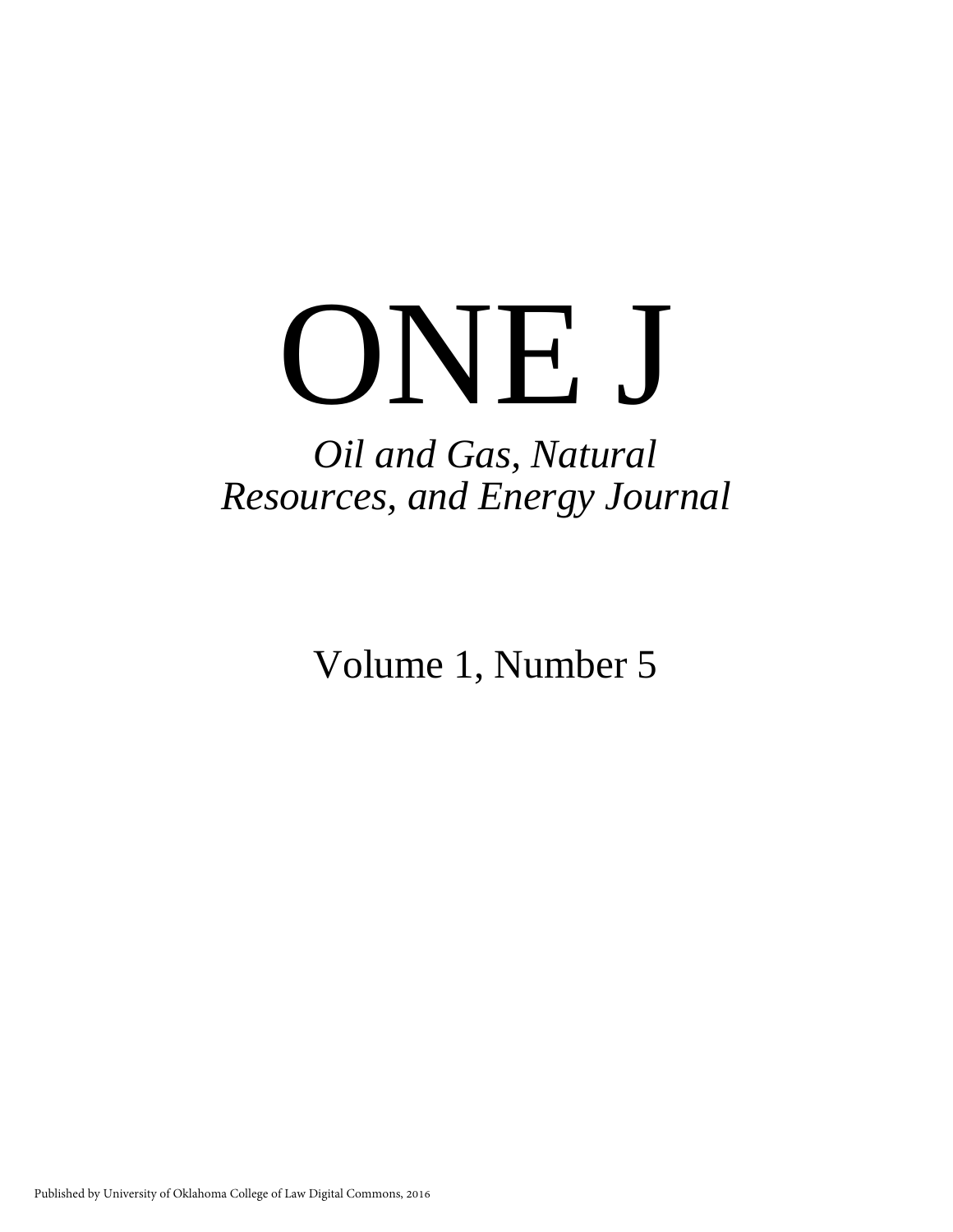#### Editor's Introduction

Welcome to the Fifth Issue of the University of Oklahoma's Oil and Gas, Natural Resources, and Energy Journal (ONE J). In this issue we are pleased to publish papers by Spencer Dale and Paul Yale.

Mr. Dale manages BP's global economics team, providing economic input into the firm's commercial decisions. BP's economics team also produces the annual Statistical Review of World Energy and Global Energy Outlook. Mr. Dale joined BP as Group Chief Economist in October 2014. Prior to that, he was Executive Director for Financial Stability at the Bank of England and a member of the Financial Policy Committee. Between the years of 2008 and 2014, Mr. Dale was Chief Economist of the Bank of England and a member of the Monetary Policy Committee. Mr. Dale's paper, *The New Economics of Oil*, discusses the principles that many economist have used in the past to analyze the trends of the oil and gas market. He suggests that these principles are out of date and that a new set are necessary to guide our future analysis of the oil and gas market.

Mr. Yale is a Shareholder and Head of the Energy Practice Area for Gray Reed. Mr. Yale has 38 years of legal experience working in both the domestic and international oil and gas industry, 27 years of which was spent with ExxonMobil Corporation and its predecessor companies. His practice focuses on both domestic and international upstream oil and gas transactional matters, mineral title, and dispute resolution. Mr. Yale's paper revisits a question raised by George Snell fifteen years ago: "A Model Form Title Opinion Format—Is it Possible? Is it Practical?" Mr. Yale suggests that a model form title opinion is attainable.

We would like to graciously thank the authors of these articles for submitting them to ONE J. Both the editorial board and candidates for membership have worked diligently to create this publication. Please help us publicize ONE J by sharing the ONE J website link with others. We welcome your submissions for peer review as well as your comments.

Lastly, we would also like to congratulate Professor Owen Anderson, the recipient of the 2015 Eugene Kuntz Award For Leadership in Natural Resources Law and Policy. In our Front Matter, we are including a list of the past recipients of the Kuntz Award, Professor Anderson's Introduction, which was given by R. Clark Musser, and Professor Anderson's remarks after receiving the award. This publication would not have been possible without Professor Anderson's dedication and leadership, and the Editorial Board is extremely grateful for his service. We wish him all the best in his retirement.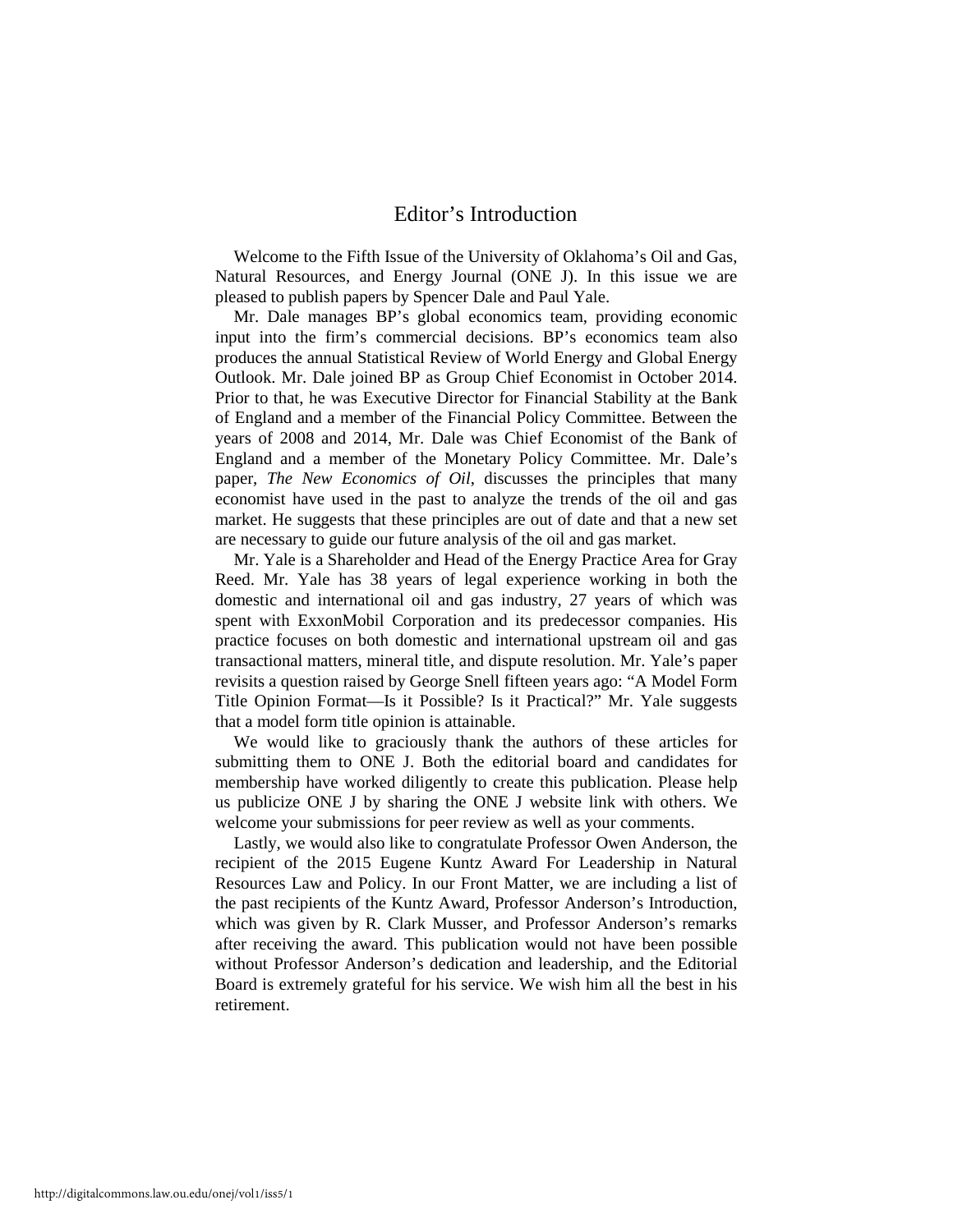## ONE J *Oil and Gas, Natural Resources, and Energy Journal*

#### VOLUME 1 – 2015-2016

DANIEL FRANKLIN *Editor-in-Chief*

JORDAN VOLINO *Managing Editor*

JOHN CURTIS, III TAYLOR VENUS *Case Editors*

JAROD GAMBLE PATRICK HOOG *Articles Editors*

OWEN L. ANDERSON MONIKA EHRMAN *Faculty Advisors*

Published by University of Oklahoma College of Law Digital Commons, 2016